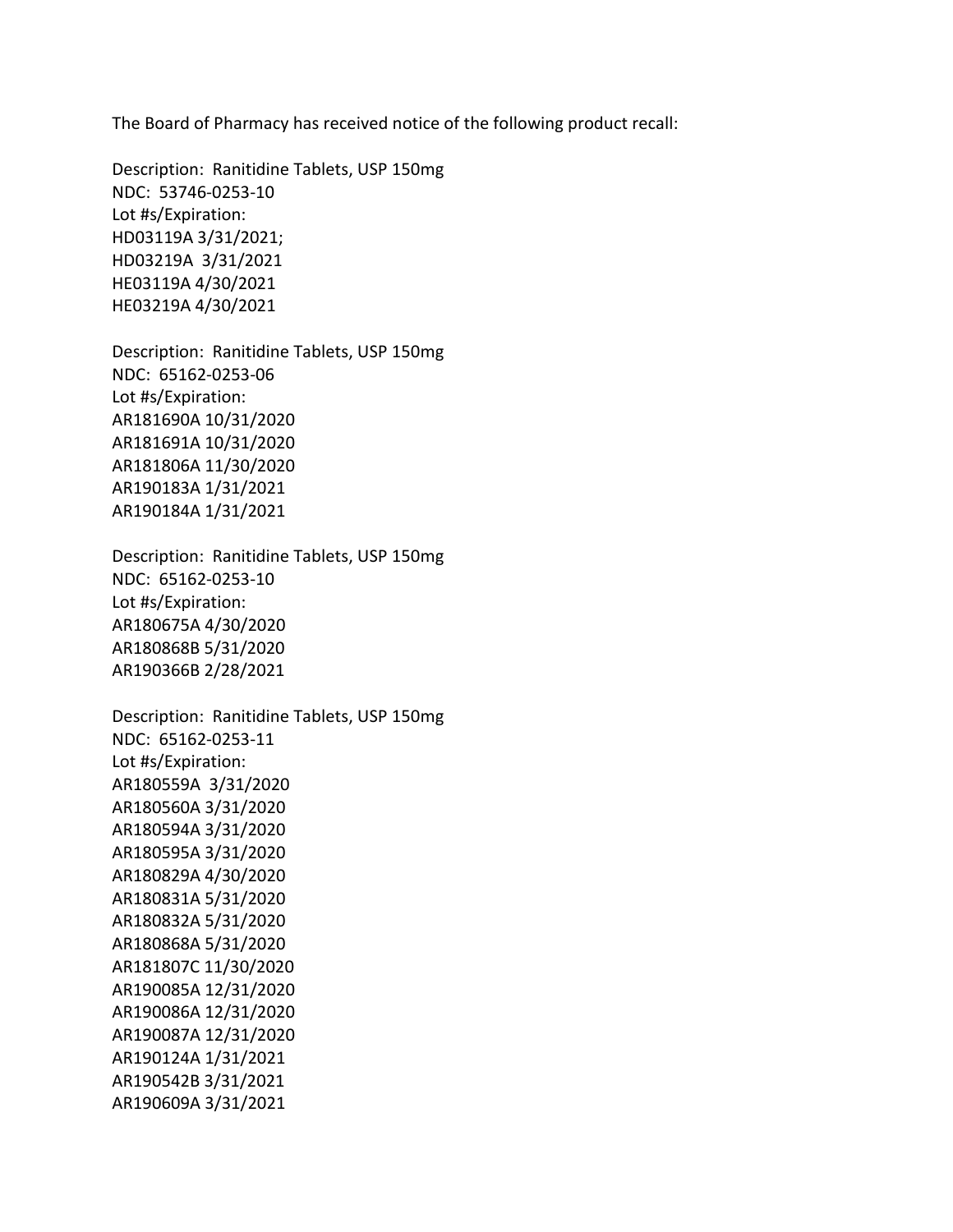NDC: 65162-0253-18 NDC: 65162-0253-50 Description: Ranitidine Tablets, USP 150mg Lot #s/Expiration: AR180483B 3/31/2020 AR181807B 11/30/2020 AR190008B 12/31/2020 Description: Ranitidine Tablets, USP 150mg Lot #s/Expiration: AR180869A 5/31/2020 AR180870A 5/31/2020 AR180871A 5/31/2020 AR180872A 5/31/2020 AR180995A 5/31/2020 AR180996A 5/31/2020 AR180997A 6/30/2020 AR180998A 6/30/2020 AR181158A 7/31/2020 AR181159A 7/31/2020 AR181160A 7/31/2020 AR181161A 7/31/2020 AR181692A 10/31/2020 AR181693A 10/31/2020 AR181694A 10/31/2020 AR181709A 10/31/2020 AR181710A 11/30/2020 AR181711A 11/30/2020 AR181808A 11/30/2020 AR190004A 12/31/2020 AR190005A 12/31/2020 AR190006A 12/31/2020 AR190007A 12/31/2020 AR190008A 12/31/2020 AR190088A 12/31/2020 AR190089A 12/31/2020 AR190090A 12/31/2020 AR190121A 12/31/2020 AR190122A 12/31/2020 AR190123A 12/31/2020 AR190125B 1/31/2021 AR190181A 1/31/2021

AR190610A 3/31/2021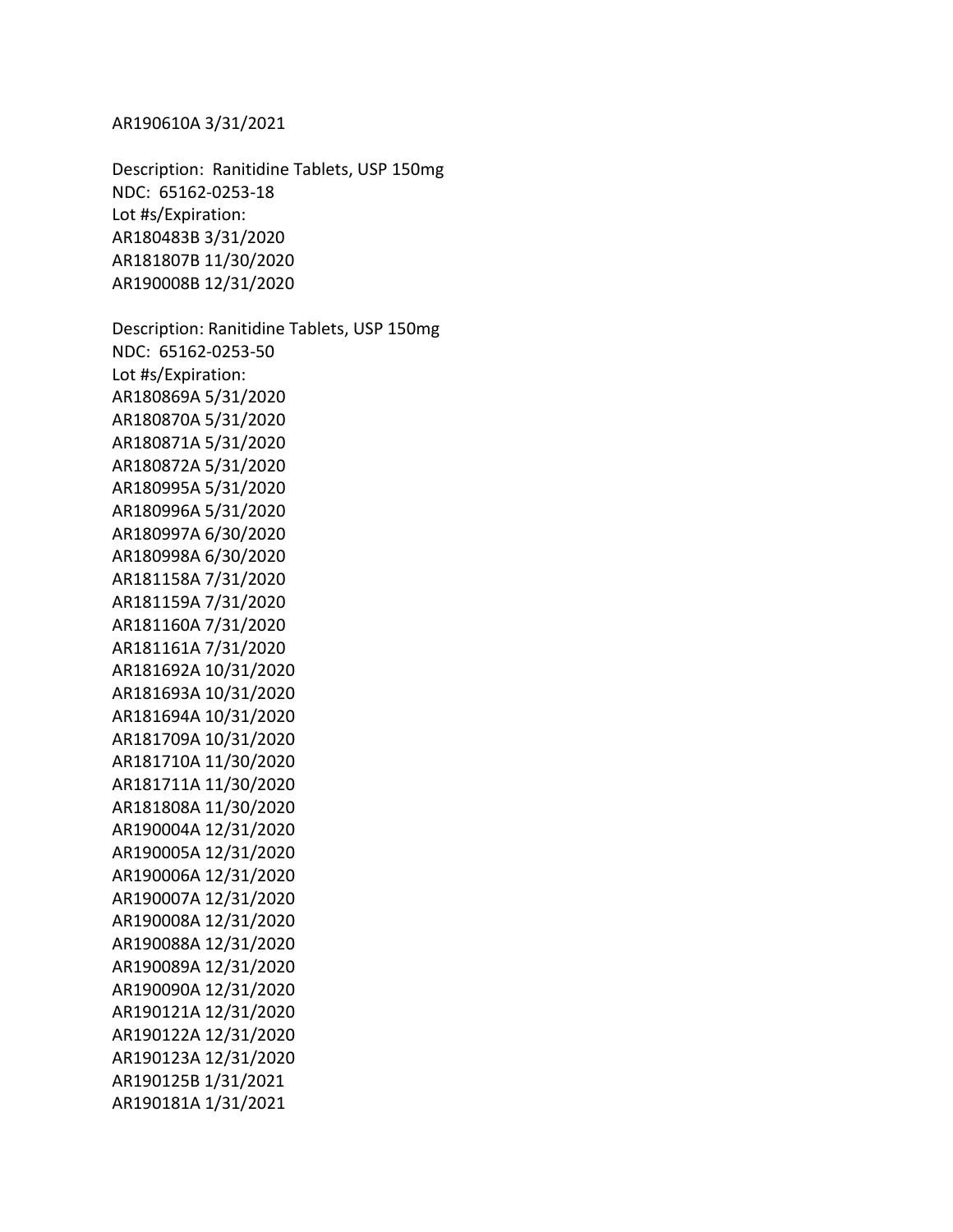AR190182A 1/31/2021 AR190364A 2/28/2021 AR190365A 2/28/2021 AR190366A 2/28/2021 AR190509A 3/31/2021 AR190510A 3/31/2021

 NDC: 65162-0254-03 Description: Ranitidine 300 mg Tablets Lot #s/Expiration: AR180519A 3/31/2020 AR180615A 3/31/2020 AR181795A 11/30/2020 AR181921B 12/31/2020 AR190705A 4/30/2021

 NDC: 65162-0254-10 Description: Ranitidine 300 mg Tablets Lot #s/Expiration: AR180613A 3/31/2020 AR181156A 7/31/2020 AR181157A 7/31/2020 AR190418B 2/28/2021

 Description: Ranitidine 300 mg Tablets NDC: 65162-0254-25 Lot #s/Expiration: AR180638A 3/31/2020 AR180640A 4/30/2020 AR180641A 4/30/2020 AR181920A 12/31/2020 AR181921A 12/31/2020 AR190414B 2/28/2021 AR190415A 2/28/2021 AR190416A 2/28/2021 AR190417A 2/28/2021 AR190418A 2/28/2021 AR190543A 3/31/2021 AR190544A 3/31/2021

AR190545A 3/31/2021